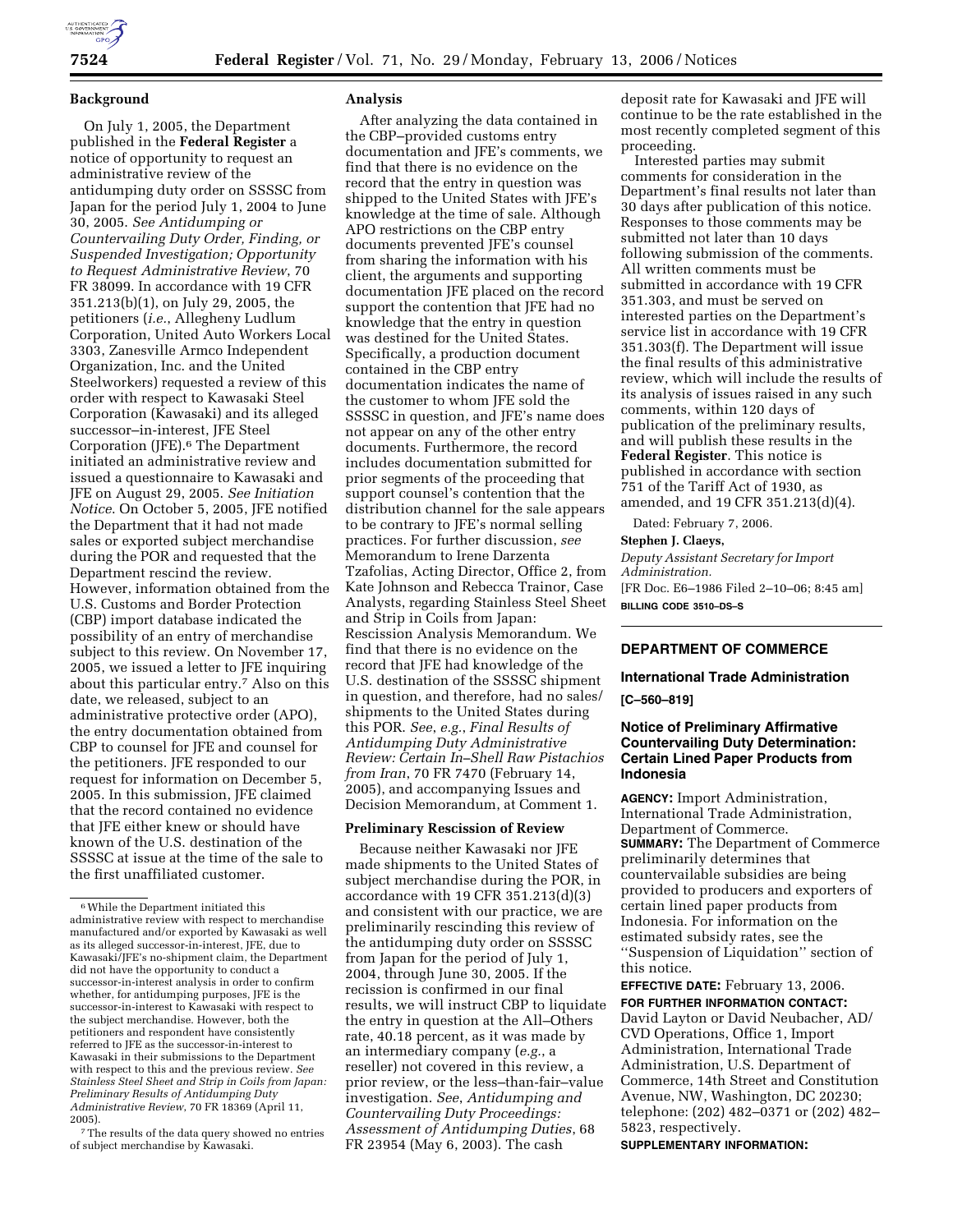## **Case History**

The petitioner in this investigation is the Association of American School Paper Suppliers and its individual members (petitioner). The following events have occurred since the publication of the Department of Commerce's (the Department) notice of initiation in the **Federal Register**. *See Notice of Initiation of Countervailing Duty Investigations: Certain Lined Paper Products from India (C–533–844) and Indonesia (C–560–819)*, 70 FR 58690 (October 7, 2005) (*Initiation Notice*).

On October 20, 2005, we issued the countervailing duty (CVD) questionnaire to the Government of Indonesia (GOI). The questionnaire informed the GOI that it was responsible for forwarding the questionnaire to producers/ exporters of certain lined paper products (CLLP). The Department also provided courtesy copies of the questionnaire to PT. Pabrik Kertas Tjiwi Kimia Tbk (TK), an Indonesian company that entered an appearance at the Department and the International Trade Commission (ITC), on the same day.

On November 8, 2005, we published a postponement of the preliminary determination of this investigation until February 6, 2006. *See Certain Lined Paper Products from India and Indonesia: Extension of Time Limit for Preliminary Determinations in the Countervailing Duty Investigations*, 70 FR 67668 (November 8, 2005).

We received responses from the GOI and TK on December 5, 2005. On December 13, 2005, the petitioner submitted comments regarding these questionnaire responses. We issued supplemental questionnaires to the GOI and TK on December 23, 2005. We received responses to the supplemental questionnaires on January 12, 2006. We issued a second supplemental questionnaire to TK on January 23, 2006, and received a response to the questionnaire on January 30, 2006. As stated in the Department's January 23rd letter1 to TK, due to time constraints, we were unable to use the response to our 2nd supplemental in our analysis for the preliminary determination. However, we will consider TK's submitted information for the final determination.

On October 20, 2005, the petitioner submitted several new subsidy allegations. The GOI filed comments on these new allegations on October 28, 2005. We addressed these subsidy allegations in a November 17, 2005,

memorandum to Susan Kuhbach, Office Director, *New Subsidy Allegation*  (''*November 17th New Subsidy Allegations Memo*''), which is on file in the Department's Central Records Unit in Room B–099 of the main Department building (''CRU''). Because we decided to include one of these newly–alleged programs, a loan guarantee, in our investigation (as discussed in the *November 17th New Subsidy Allegations Memo*), we issued a questionnaire to each of the respondents with respect to the new program on November 28, 2005. We received a response to these questionnaires on December 28, 2005. We issued a supplemental questionnaire to the GOI and TK and received a response to the supplemental questionnaires on January 20, 2006.

On November 28, 2005, the petitioner in the above–referenced investigation requested that the Department make an expedited finding that critical circumstances exist with respect to imports of certain lined paper products from India, Indonesia, and the People's Republic of China (PRC). On February 1, 2006, the Department found that the petitioner's allegation does not in itself provide a sufficient factual basis for making an affirmative finding. *See*  Memorandum from Susan H. Kubach, Melissa Skinner and Wendy Frankel to Stephen J. Claeys: Whether Critical Circumstances Exist with Respect to Imports of Certain Lined Paper Products (February 1, 2006). The Department determined that it will monitor imports of subject merchandise from all countries under investigation and will request that U.S. Customs and Border Protection (CBP) compile information on an expedited basis regarding entries of subject merchandise to determine at the earliest possible date whether the criteria for a finding of critical circumstances exist. As we found no indication that the respondent in the Indonesian case has received subsidies inconsistent with the WTO Subsidies Agreement, we stated in the memorandum that we would issue a negative preliminary determination of critical circumstances as part of this preliminary determination.

On December 23, 2005, the petitioner submitted additional new subsidy allegations. The GOI and TK did not comment on these new allegations. The Department is continuing to analyze these allegations. Finally, the petitioner submitted comments for consideration in the preliminary determination on January 26 and 27, 2006, and the GOI submitted a letter on February 1, 2006, in response to the petitioner's above submissions.

## **Period of Investigation**

The period for which we are measuring subsidies, or the period of investigation (POI), is calendar year 2004.

# **Scope of the Investigation**

The scope of this investigation includes certain lined paper products, typically school supplies,<sup>2</sup> composed of or including paper that incorporates straight horizontal and/or vertical lines on ten or more paper sheets,3 including but not limited to such products as single- and multi–subject notebooks, composition books, wireless notebooks, looseleaf or glued filler paper, graph paper, and laboratory notebooks, and with the smaller dimension of the paper measuring 6 inches to 15 inches (inclusive) and the larger dimension of the paper measuring 8–3/4 inches to 15 inches (inclusive). Page dimensions are measured size (not advertised, stated, or ''tear–out'' size), and are measured as they appear in the product (*i.e.*, stitched and folded pages in a notebook are measured by the size of the page as it appears in the notebook page, not the size of the unfolded paper). However, for measurement purposes, pages with tapered or rounded edges shall be measured at their longest and widest points. Subject lined paper products may be loose, packaged or bound using any binding method (other than case bound through the inclusion of binders board, a spine strip, and cover wrap). Subject merchandise may or may not contain any combination of a front cover, a rear cover, and/or backing of any composition, regardless of the inclusion of images or graphics on the cover, backing, or paper. Subject merchandise is within the scope of this petition whether or not the lined paper and/or cover are hole punched, drilled, perforated, and/or reinforced. Subject merchandise may contain accessory or informational items including but not limited to pockets, tabs, dividers, closure devices, index cards, stencils, protractors, writing implements, reference materials such as mathematical tables, or printed items such as sticker sheets or miniature calendars, if such items are physically incorporated , included with, or attached to the product, cover and/or backing thereto. Specifically excluded from the scope of

this petition are:

<sup>1</sup>*See* Letter from Constance Handley, Program Manager to TK, Re: Countervailing Duty Investigation: Certain Lined Paper Products from Indonesia (January 23, 2006).

<sup>2</sup>For purposes of this scope definition, the actual use of or labeling these products as school supplies or non-school supplies is not a defining characteristic.

<sup>3</sup>There shall be no minimum page requirement for looseleaf filler paper.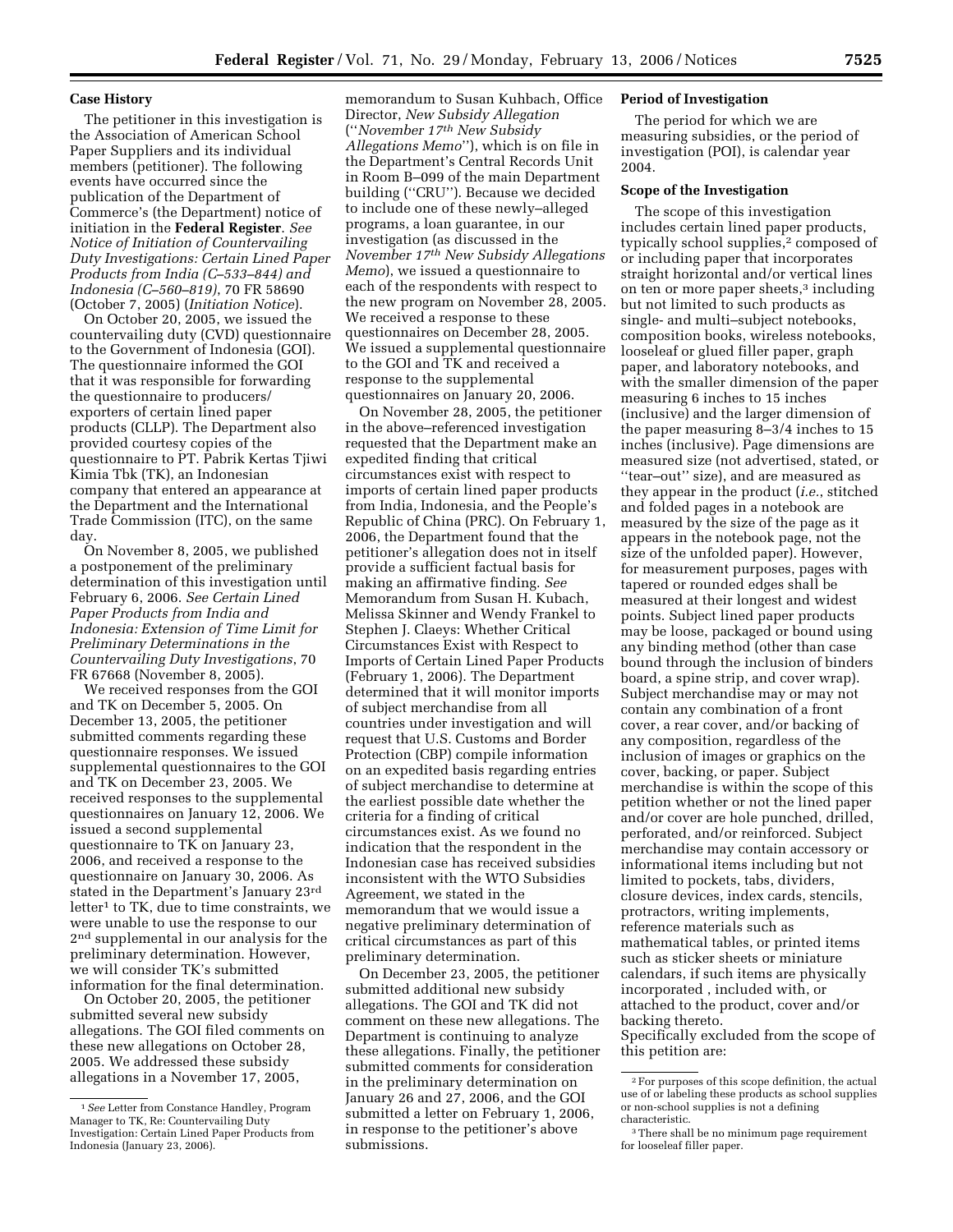- unlined copy machine paper;
- writing pads with a backing (including but not limited to products commonly known as ''tablets,'' ''note pads,'' ''legal pads,'' and ''quadrille pads''), provided that they do not have a front cover (whether permanent or removable). This exclusion does not apply to such writing pads if they consist of hole–punched or drilled filler paper;
- three–ring or multiple–ring binders, or notebook organizers incorporating such a ring binder provided that they do not include subject paper;
- index cards;
- printed books and other books that are case bound through the inclusion of binders board, a spine strip, and cover wrap;
- newspapers;
- pictures and photographs;
- desk and wall calendars and organizers (including but not limited to such products generally known as ''office planners,'' ''time books,'' and ''appointment books'');
- telephone logs;
- address books;
- columnar pads & tablets, with or without covers, primarily suited for the recording of written numerical business data;
- lined business or office forms, including but not limited to: preprinted business forms, lined invoice pads and paper, mailing and address labels, manifests, and shipping log books;
- lined continuous computer paper;
- boxed or packaged writing stationary (including but not limited to products commonly known as ''fine business paper,'' ''parchment paper, '' and ''letterhead''), whether or not containing a lined header or decorative lines;
- Stenographic pads (''steno pads''), Gregg ruled, $4$  measuring 6 inches by 9 inches;

Also excluded from the scope of these investigations are the following trademarked products:

 $\bullet$  Fly<br>TM lined paper products: A notebook, notebook organizer, loose or glued note paper, with papers that are printed with infrared reflective inks and readable only by a  ${\rm Fly^{TM}}$  pen–top computer. The product must bear the valid

trademark FlyTM.5

- Zwipes<sup>TM</sup>: A notebook or notebook organizer made with a blended polyolefin writing surface as the cover and pocket surfaces of the notebook, suitable for writing using a specially–developed permanent marker and erase system (known as a ZwipesTM pen). This system allows the marker portion to mark the writing surface with a permanent ink. The eraser portion of the marker dispenses a solvent capable of solubilizing the permanent ink allowing the ink to be removed. The product must bear the valid trademark ZwipesTM.6
- FiveStar $\mathcal{A}$ dvance<sup>TM</sup>: A notebook or notebook organizer bound by a continuous spiral, or helical, wire and with plastic front and rear covers made of a blended polyolefin plastic material joined by 300 denier polyester, coated on the backside with PVC (poly vinyl chloride) coating, and extending the entire length of the spiral or helical wire. The polyolefin plastic covers are of specific thickness; front cover is .019 inches (within normal manufacturing tolerances) and rear cover is .028 inches (within normal manufacturing tolerances). Integral with the stitching that attaches the polyester spine covering, is captured both ends of a 1'' wide elastic fabric band. This band is located 2–3/8'' from the top of the front plastic cover and provides pen or pencil storage. Both ends of the spiral wire are cut and then bent backwards to overlap with the previous coil but specifically outside the coil diameter but inside the polyester covering. During construction, the polyester covering is sewn to the front and rear covers face to face (outside to outside) so that when the book is closed, the stitching is concealed from the outside. Both free ends (the ends not sewn to the cover and back) are stitched with a turned edge construction. The flexible polyester material forms a covering over the spiral wire to protect it and provide a comfortable grip on the product. The product must bear the valid trademarks FiveStar®AdvanceTM.7
- FiveStar FlexTM: A notebook, a

notebook organizer, or binder with plastic polyolefin front and rear covers joined by 300 denier polyester spine cover extending the entire length of the spine and bound by a 3–ring plastic fixture. The polyolefin plastic covers are of a specific thickness; front cover is .019 inches (within normal manufacturing tolerances) and rear cover is .028 inches (within normal manufacturing tolerances). During construction, the polyester covering is sewn to the front cover face to face (outside to outside) so that when the book is closed, the stitching is concealed from the outside. During construction, the polyester cover is sewn to the back cover with the outside of the polyester spine cover to the inside back cover. Both free ends (the ends not sewn to the cover and back) are stitched with a turned edge construction. Each ring within the fixture is comprised of a flexible strap portion that snaps into a stationary post which forms a closed binding ring. The ring fixture is riveted with six metal rivets and sewn to the back plastic cover and is specifically positioned on the outside back cover. The product must bear the valid trademark FiveStar FlexTM.8

Merchandise subject to this investigation is typically imported under headings 4820.10.2050, 4810.22.5044, 4811.90.9090 of the Harmonized Tariff Schedule of the United States (HTSUS).9 The tariff classifications are provided for convenience and CBP purposes; however, the written description of the scope of the investigation is dispositive.

## **Injury Test**

Because Indonesia is a ''Subsidies Agreement Country'' within the meaning of section 701(b) of the Tariff Act of 1930, as amended, (the Act), section 701(a)(2) of the Act applies to this investigation. Accordingly, the ITC must determine whether imports of the subject merchandise from Indonesia materially injure, or threaten material injury to, a U.S. industry. On October 31, 2005, the ITC published its preliminary determination that there is a reasonable indication that an industry in the United states is materially injured by reason of imports from China, India, and Indonesia. *See Certain Lined Paper School Supplies From China, India and* 

<sup>4</sup> ''Gregg ruling'' consists of a single- or doublemargin vertical ruling line down the center of the page. For a six-inch by nine-inch stenographic pad, the ruling would be located approximately three inches from the left of the book.

<sup>5</sup>Products found to be bearing an invalidly licensed or used trademark are not excluded from the scope.

<sup>6</sup>Products found to be bearing an invalidly licensed or used trademark are not excluded from the scope.

<sup>7</sup>Products found to be bearing an invalidly licensed or used trademark are not excluded from the scope.

<sup>8</sup>Products found to be bearing an invalidly licensed or used trademark are not excluded from

<sup>&</sup>lt;sup>9</sup> During the investigation additional HTS codes may be identified.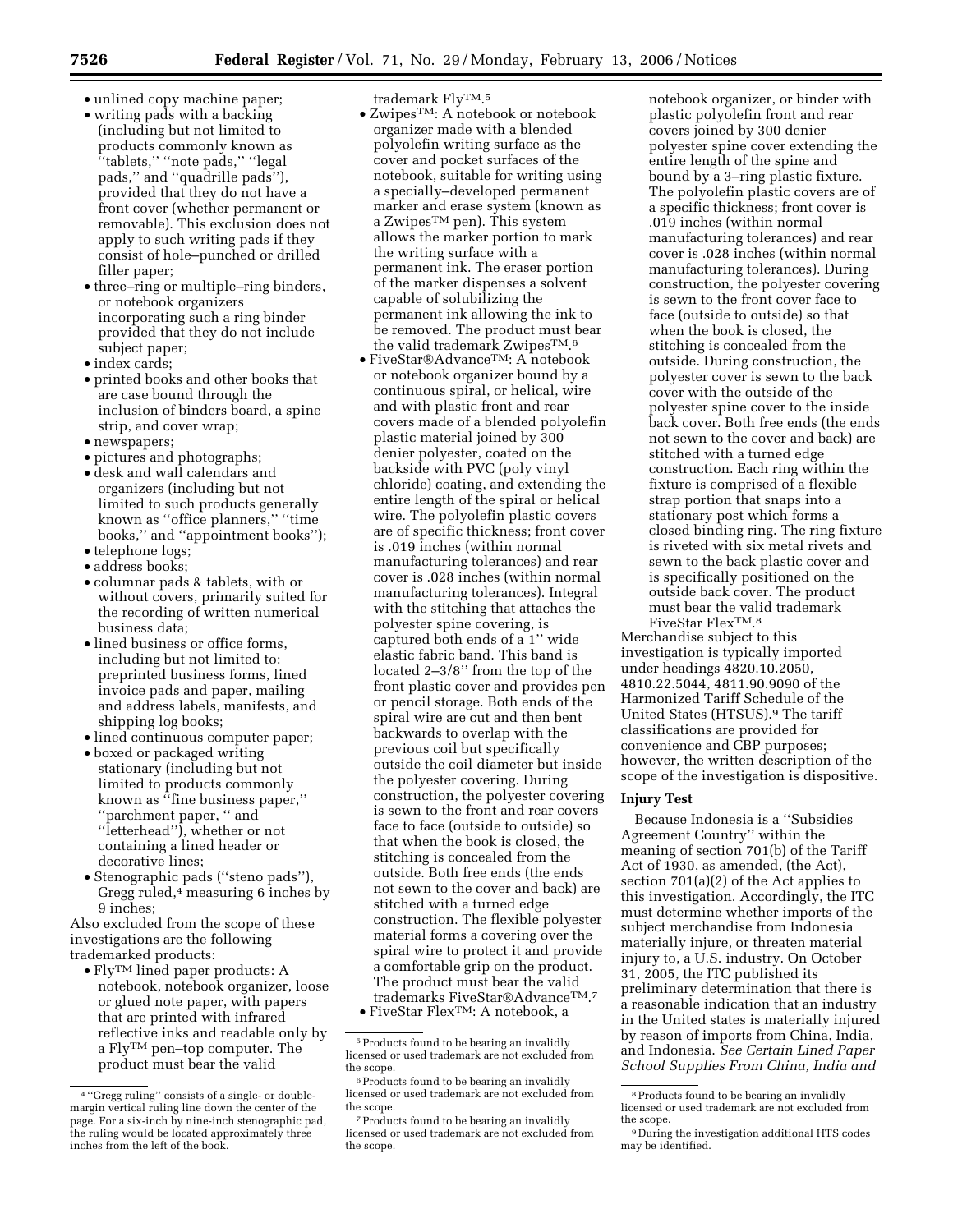*Indonesia*, 70 FR 62329 (October 31, 2005).

## **Critical Circumstances**

On November 28, 2005, the petitioner in the above–referenced investigations requested the Department make an expedited finding that critical circumstances exist with respect to imports of certain lined paper products from India, Indonesia, and the PRC. Section 703(e)(1) of the Act states that if the petitioner alleges critical circumstances, the Department will determine, on the basis of information available to it at the time, if there is a reason to believe or suspect the alleged countervailable subsidy is inconsistent with the Subsidies Agreement. We find no indication that the respondent in the Indonesian case has received subsidies inconsistent with the WTO Subsidies Agreement, *i.e.* export subsidies, and therefore, in accordance with section 703(e)(1) of the Act, we preliminarily determine that critical circumstances do not exist with respect to imports of CLPP from Indonesia.

## **Subsidies Valuation Information**

## *Allocation Period*

The average useful life (''AUL'') period in this proceeding as described in 19 CFR 351.524(d)(2) is 13 years according to the U.S. Internal Revenue Service's 1977 Class Life Asset Depreciation Range System. No party in this proceeding has disputed this allocation period.

## *Attribution of Subsidies*

The Department's regulations at 19 CFR 351.525(b)(6)(i) state that the Department will normally attribute a subsidy to the products produced by the corporation that received the subsidy. However, 19 CFR 351.525(b)(6) directs that the Department will attribute subsidies received by certain other companies to the combined sales of those companies if (1) cross–ownership exists between the companies, and (2) the cross–owned companies produce the subject merchandise, are a holding or parent company of the subject company, produce an input that is primarily dedicated to the production of the downstream product, or transfer a subsidy to a cross–owned company.

According to 19 CFR 351.525(b)(6)(vi), cross–ownership exists between two or more corporations where one corporation can use or direct the individual assets of the other corporation(s) in essentially the same ways it can use its own assets. This section of the Department's regulations states that this standard will normally

be met where there is a majority voting interest between two corporations or through common ownership of two (or more) corporations. The *Preamble* to the Department's regulations further clarifies the Department's cross– ownership standard. (*See Countervailing Duties; Final Rule*, 63 FR 65348, 65401 (November 25, 1998) (*Preamble*).) According to the *Preamble*, relationships captured by the cross– ownership definition include those where

the interests of two corporations have merged to such a degree that one corporation can use or direct the individual assets (or subsidy benefits) of the other corporation in essentially the same way it can use its own assets (or subsidy benefits) \* \* \* Cross–ownership does not

require one corporation to own 100 percent of the other corporation. Normally, cross–ownership will exist where there is a majority voting ownership interest between two corporations or through common ownership of two (or more) corporations. In certain circumstances, a large minority voting interest (for example, 40 percent) or a ''golden share'' may also result in cross–ownership.

*See Preamble* 63 FR at 65401. Thus, the Department's regulations make clear that the agency must look at the facts presented in each case in determining whether cross–ownership exists.

The Court of International Trade (CIT) has upheld the Department's authority to attribute subsidies based on whether a company could use or direct the subsidy benefits of another company in essentially the same way it could use its own subsidy benefits. *See Fabrique de Fer de Charleroi v. United States*, 166 F.Supp 2d, 593, 603 (CIT 2001).

Our preliminary findings regarding cross–ownership and attribution follow.

The relationships that exist between the responding company in this investigation, TK, who is the producer of the subject merchandise, and its affiliated suppliers present the Department with a novel situation. TK is the only known Indonesian producer/ exporter of subject merchandise. *See*  Letter from Arnold & Porter to Secretary of Commerce, the GOI's Response to the Department's October 20, 2005 Questionnaire, at 15 (December 5, 2005) (*GOI's December 5th Response*). Based on information submitted by TK and the GOI, TK is part of a group of pulp and paper and forestry companies linked by varying degrees of common ownership involving the Widjaja family. These companies and others are commonly

referred to as the Sinar Mas Group (SMG).

TK has responded to the Department's questionnaire on behalf of itself and its subsidiaries, and its parent company, PT. Purinusa Ekapersada (Purinusa). TK acknowledges that it is cross–owned with its pulp suppliers, PT. Indah Kiat Pulp & Paper Tbk (IK) and Lontar Papyrus Pulp & Paper Industry (Lontar). However, TK has not responded on behalf of these cross–owned pulp suppliers because TK maintains that neither supplies an input which is primarily dedicated to the production of the subject merchandise (*see* 19 CFR 525(b)(6)(iv)). TK's position is explained more fully below.

In response to further questions from the Department, TK has provided certain information regarding IK, Lontar, Asia Pulp & Paper Company Ltd. (APP, the parent of Purinusa), PT. Ekamas Fortuna (Ekamas, another input supplier), PT. Pindo Deli Pulp and Paper Mills (Pindo Deli, Lontar's Parent), ''to be as comprehensive as possible.'' *See* Letter from Arnold & Porter to Secretary of Commerce, TK's Response to the Department's December 23, 2005 Questionnaire, at 2 (January 12, 2006) (*TK's January 12th Response*). TK has acknowledged its affiliation with two forestry companies in Indonesia, PT. Arara Abadi (AA) and PT. Wirakarya Sakti (WKS). These companies harvest Indonesian timber and are the suppliers of logs to IK and Lontar. *See TK's January 12th Response*  at 3.

The GOI has indicated on behalf of TK that the affiliated forestry companies, AA and WKS, supply all of the logs used by TK's two pulp suppliers, IK and Lontar, and the two pulp producers only produce pulp from the hardwood logs they purchase from these two logging companies. *See GOI's January 12 Response* at 1. The GOI reports that a third forestry company, PT. Satria Perkasa Agung (SPA), has a concession to cut public timber and sells logs to WKS.

## Input Products

Both TK and the GOI have argued that TK does not have to report on behalf of IK, Lontar, AA, WKS or SPA because none of these companies produces an input product that is primarily dedicated to the production of the downstream product, as specified under 19 CFR 351.525(b)(6)(iv). Specifically, respondents argue that neither the logs produced by the forestry companies nor the pulp produced from those logs by IK and Lontar can be considered ''primarily dedicated'' to the production of downstream product, which TK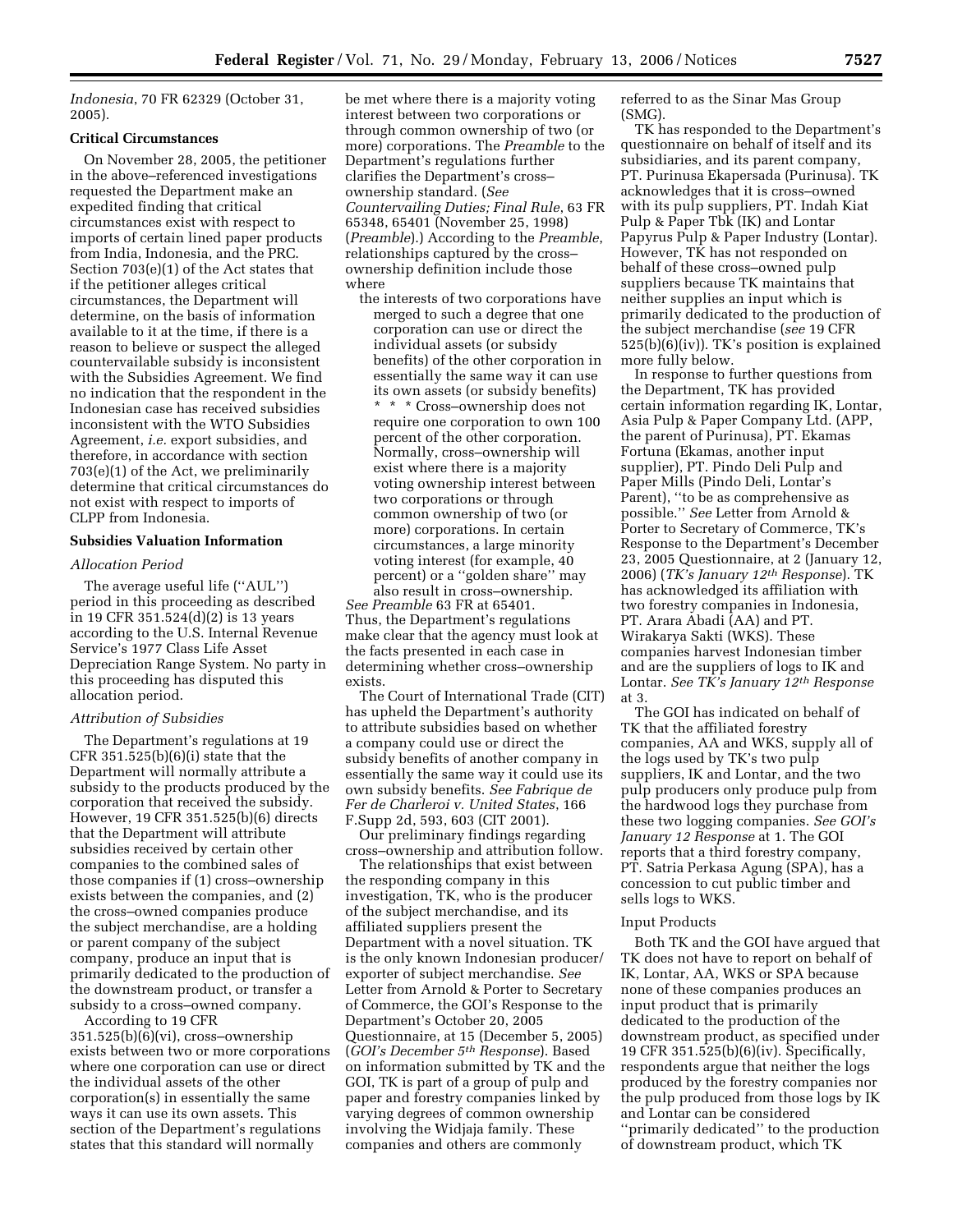defines specifically as the subject merchandise, CLPP. TK maintains that the affiliates' pulp production is not primarily dedicated to the production of CLPP because it is also used for most of TK's other paper production as well as other paper production and pulp sales by the pulp producers.10 Respondents additionally claim that the logs that IK and Lontar use to produce the pulp are not an input to CLPP at all because they are used to make pulp and not paper, and TK also states that TK never buys logs.

We preliminarily determine that the pulp logs harvested by AA, WKS, and SPA, and the pulp produced by IK and Lontar are input products whose production ''is primarily dedicated to the production of the downstream product'' within the meanings of 19 CFR 325(b)(6)(iv). Contrary to TK's claim, the issue is not whether the potentially subsidized inputs are used exclusively or nearly exclusively for the production of the subject merchandise. Rather, it is a question of whether the inputs are primarily dedicated to the production of the downstream product. In this case, pulp logs harvested by AA, WKS, and SPA, are turned into pulp by IK and Lontar. The pulp, in turn, is used by TK to make paper and paper products, including the subject merchandise. Because pulpwood is primarily dedicated to the production of pulp, and pulp is primarily dedicated to the production of paper, it is reasonable to conclude that a subsidy to pulpwood production also subsidizes pulp production and, in turn, paper production where the producers in this chain are cross–owned. (The cross– ownership between TK, IK, Lontar, AA, WKS, and SPA is discussed further below.)

Furthermore, although we have characterized our analysis above along these lines, it is important to note that the ''primarily dedicated'' regulation does not *require* that the ''input'' and the ''downstream product'' be directly connected or sequentially linked in the production process. In other words, in looking at the production process as a whole, it is reasonable to find that pulpwood is primarily dedicated to the production of paper, even though that primary input must be further processed through various intermediate steps (*e.g.*, turned into pulp) before it can ultimately be made into paper. Clearly, pulpwood is used primarily to make paper in a paper–making process which

includes pulp–making as an intermediate step. Moreover, it is irrelevant to this ''primarily dedicated'' analysis that this overall paper–making production process may be segmented among separately–incorporated entities, as the analysis of the corporate structure is addressed under the cross–ownership prong of the regulation.

TK has pointed to prior determinations by the Department to argue that the input must be primarily dedicated to production of the subject merchandise, *i.e.*, that pulp must be primarily dedicated to the production of CLPP. While we acknowledge that the Department has referred to subject merchandise in prior cases, we believe such references merely described the facts of those particular cases. TK's reading of our practice is overly narrow and would inappropriately constrain our ability to take action against subsidies that benefit a limited group of products, such as paper products. (These precedents are discussed further below.) We note further that 19 CFR 351.525(b)(6)(iv) specifically refers to an input being primarily dedicated to a ''downstream product.'' Thus, the regulation does not limit the Department to ''the subject merchandise.'' Nor are we limited in our analysis to just those subsidies, received by the respondent, that are tied solely to the subject merchandise. The Department's regulations at 351.525(b)(3) indicate that normally the Department will attribute domestic subsidies received by the firm to all the products sold by the firm. We only attribute a firm's subsidy to a particular product produced by that firm if the subsidy is shown to be tied to that product alone. In this instance, as the respondent itself has noted, any subsidy from the subsidized pulpwood is not tied to the production of subject merchandise alone but, rather, would benefit all of the paper products that respondent produces.

In *Notice of Final Affirmative Countervailing Duty Determination: Polyethylene Terephthalate Film, Sheet, and Strip (PET Film) from India*, 67 FR 34905 (May 16, 2002) and the accompanying Issues and Decision Memorandum at Comment 15 (*PET Film from India*) and in *Certain Pasta from Italy: Final Results of the Seventh Countervailing Duty Administrative Review*, 69 FR 70657 (December 7, 2004), we described inputs covered by 19 CFR 351.525(b)(6)(iv) as inputs that were primarily dedicated to the production of the ''subject merchandise.'' However, in neither case was the Department addressing the issue of whether subsidies on the

production of the input product may have benefitted downstream products other than the subject merchandise. Instead, it appears that pasta and PET film were the downstream products as well as the subject merchandise.

In the case of this investigation, based on the information on the record, we preliminarily determine that the logs harvested by AA, WKS and SPA and sold to the pulp producers, IK and Lontar, are primarily dedicated to the production of pulp, and thus to the production of the TK's downstream product, paper, which includes CLPP. Therefore, we find the condition outlined in 19 CFR 351.525(b)(6)(iv) that the production of the input product is primarily dedicated to production of the downstream product is satisfied, and we now turn to the question of whether the input suppliers are cross–owned.

#### Cross–Ownership

Based on information currently on the record, we preliminarily find that cross– ownership exists between TK and Purinusa, IK, Lontar, APP, Pindo Deli, Ekamas, and SPA, in accordance with 19 CFR 351.525(b)(6)(vi). For the other two pulp log suppliers, AA and WKS, TK has failed to submit information that would allow the Department to determine whether these companies satisfy the criteria for cross–ownership outlined in 19 CFR 351.525(b)(6)(vi).

Section 776(a)(2) of the Act, provides that

\* \* \* if an interested party or any other person  $-$  (A) withholds information that has been requested by the administering authority \* \* \*; (B) fails to provide such information by the deadlines for the submission of the information or in the form and manner requested subject to subsections (c)(1) and (e) of section 782  $* * *;$  (C) significantly impedes a proceeding under this subtitle; or (D) provides such information but the information cannot be verified as provided in section 782(i), the administering authority \* \* \* shall, subject to section 782(d), use the facts otherwise available in reaching the applicable determination under this subtitle.

The statute requires that certain conditions be met before the Department may resort to the facts available (FA). Where the Department determines that a response to a request for information does not comply with the request, section 782(d) of the Act provides that the Department will so inform the party submitting the response and will, to the extent practicable, provide that party an

<sup>10</sup>Letter from Arnold & Porter to Secretary of Commerce, TK's Response to the Department's October 20, 2005 Questionnaire, at Exhibit TK-A-2 (*TK's December 5th Response*).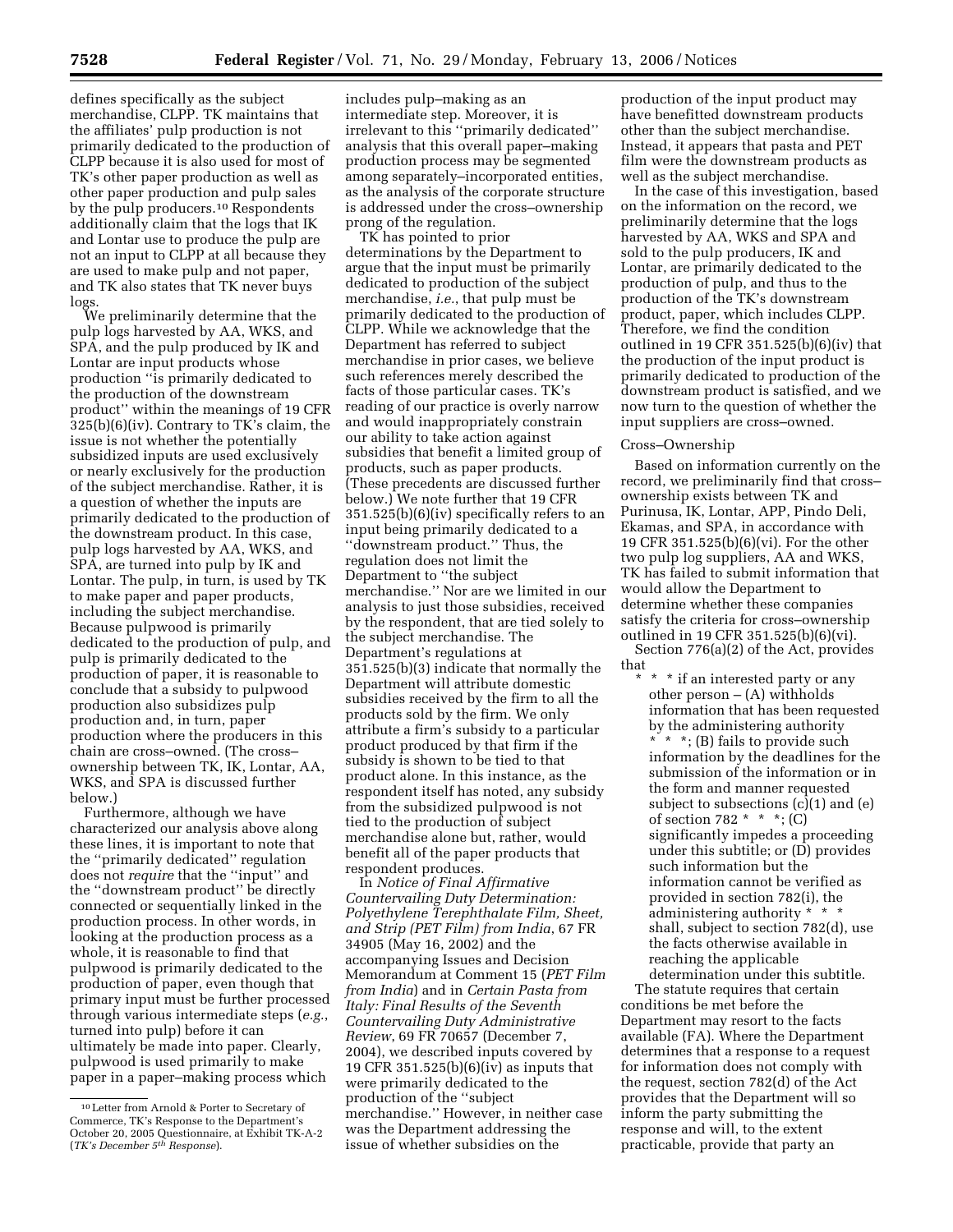opportunity to remedy or explain the deficiency.

If the party fails to remedy the deficiency within the applicable time limits, the Department may, subject to section 782(e), disregard all or part of the original and subsequent responses, as appropriate. Section 782(e) states that the Department shall not decline to consider information deemed ''deficient'' under section 782(d) if: (1) the information is submitted by the established deadline; (2) the information can be verified; (3) the information is not so incomplete that it cannot serve as a reliable basis for reaching the applicable determination; (4) the interested party has demonstrated that it acted to the best of its ability; and (5) the information can be used without undue difficulties.

As described below, TK has withheld certain information, failed to respond to portions of the Department's requests for information by the deadlines established or provide the complete information required, and has impeded the investigation of allegations regarding subsidized inputs. Pursuant to section 782(d) of the Act, the Department advised TK of its deficiencies, but TK and its affiliates failed to respond to the Department's request that they report certain company- specific information on the forestry companies. By not providing the Department with the requested company–specific information, TK and its affiliates prevented the Department from conducting the analysis necessary to determine whether AA and WKS meet the criteria for establishing cross– ownership as outlined in 19 CFR 351.525(b)(6)(vi).

In the original October 20, 2005, questionnaire, we requested financial statements as well as information on their respective owners, boards of directors, and managers of companies that produced and supplied inputs for the production of CLPP. TK, on the basis of the position that such information was not relevant to the investigation because these inputs were not primarily dedicated to CLPP, declined to provide the requested information in its first response. In our supplemental questionnaire dated December 23, 2005, we specifically requested financial statements and background information on the owners, board members and managers for the affiliated pulp producers and forestry companies including AA, WKS and SPA. We also stated that if TK failed to cooperate, the Department might use information that is adverse to TK's interest. TK still declined to provide the information necessary to analyze the cross–ownership criteria.

We issued a second supplemental questionnaire regarding affiliation and stumpage on January 23, 2006, in which we repeated our request for specific information on AA and WKS, again warning that if TK failed to cooperate, the Department would consider the use of adverse information.11

The limited information on the record shows that the respondent has acknowledged some common ownership among TK, the pulp producers, and the forestry companies. Indeed, the IK and Lontar financial statements demonstrate that pulp producers IK and Lontar have long–term pulpwood purchase agreements with AA and WKS, which suggest a very close supplier relationship, including some financing commitments on the part of IK in AA's forestry operations. While this information indicates that cross–ownership is likely to exist, the information that TK has failed to provide, despite our repeated requests, is necessary to make a definitive finding. Therefore, section 776(a)(2) of the Act requires the use of FA.

## *Use of an Adverse Inference*

Section 776(b) of the Act provides that the Department may use an inference adverse to the interests of a party that has failed to cooperate by not acting to the best of its ability to comply with the Department's requests for information. *See also Statement of Administrative Action (SAA)*  accompanying the URAA, H.R. Rep. No. 103–316 at 870 (1994). The statute provides, in addition, that in selecting from among the FA the Department may, subject to the corroboration requirements of section 776(c), rely upon information drawn from the petition, a final determination in the investigation, any previous administrative review conducted under section 751 (or section 753 for countervailing duty cases), or any other information on the record.

We find that the application of an adverse inference in this determination is appropriate, pursuant to section 776(b) of the Act. As discussed above, TK has failed to cooperate by failing to comply with repeated requests for company–specific information

necessary to analyze the extent of affiliation and ascertain the costs of certain input suppliers. For the reasons described above, we believe that TK did not act to the best of its ability in responding to the Department's requests for information and that, consequently, an adverse inference is warranted under section 776(b) of the Act.12

Section 776(b) of the Act authorizes the Department to use as adverse facts available information derived from the petition, the final determination, a previous administrative review, or other information placed on the record. As adverse facts available, we have drawn an adverse inference from the information supplied by TK in its questionnaire responses. To determine whether AA and WKS meet the definition of cross–owned companies in accordance 19 CFR 351.525(b)(6)(vi), we have considered a combination of facts available on the record, including proprietary information on common ownership,13 the fact that the forestry companies are the exclusive suppliers of pulp logs to IK and Lontar, TK's conceded cross–ownership with IK and Lontar, and public information regarding the pulpwood purchase agreements between IK and AA and Lontar and WKS. As discussed above, these facts, taken on their face, may not be sufficient to establish that one or more of the corporations involved can manipulate the assets of the others. However, pursuant to section 776(b) of the Act, we preliminarily determine that cross–ownership exists between TK and AA and WKS.

Because information to which we apply the adverse inference is from the current segment of the proceeding, is provided by the respondent, and is, in part, from publicly–available audited financial statements, we find that there is no further need to corroborate this information pursuant to section 776(c) of the Act.

Consequently, because we have primarily determined that TK is cross– owned with the forestry companies AA and WKS, and that pulp logs harvested by these companies are primarily dedicated to pulp and paper, subsidies

<sup>11</sup> In the January 23, 2006 letter, we indicated that due to the proximity of the preliminary determination deadline, we may not have time to consider any information that TK provided in its response to the January 23, 2006, supplemental questionnaire in the preliminary determination analysis, the response to which was due only one week before this preliminary determination. This preliminary determination is based in information on the record prior to January 30, 2006.

<sup>12</sup>*See*, *e.g.*, *Final Determination of Sales at Less Than Fair Value; Stainless Steel Sheet and Strip in Coils From Germany*, 64 FR 30710, (June 8, 1999) and accompanying Issues and Decision Memorandum at Comment 3 (sustained *Grupp Thyssen Nirosta Gmbh v. United States*, 24 CIT 666 (2000)), *see also Stainless Steel Sheet and Strip From Taiwan; Final Results and Partial Rescission of Antidumping Duty Administrative Review*, 67 FR 6682 (February 13, 2002) and accompanying Issues and Decision Memorandum at Comment 24.

<sup>13</sup>*See TK's December 5th Response* at Exhibit TK–A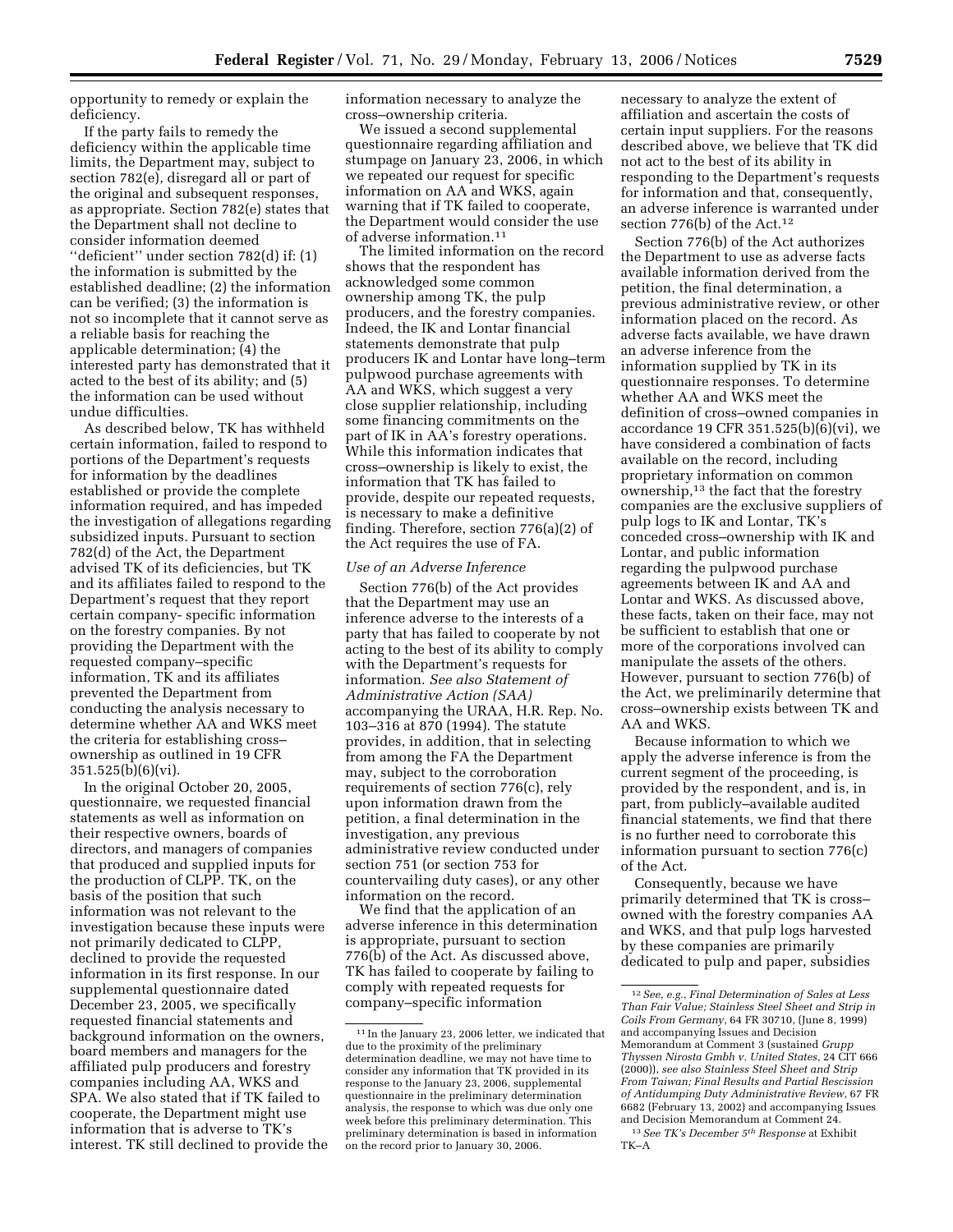received are properly attributed to the sales of AA, WKS, IK, Lontar, and TK.

Based on record information and, in the case of AA and WKS, the application of adverse inferences regarding record information, we have a preliminarily determined that TK and the input suppliers AA, WKS, SPA, IK and Lontar meet the criteria of cross– ownership in accordance with 19 CFR 351.525(b)(6)(iv) and (vi).

## *Benchmark for Interest Rates*

Pursuant to 19 CFR 351.505(a), the Department will use the actual cost of comparable borrowing by a company as a loan benchmark, when available. According to 19 CFR 351.505(a)(2), a comparable commercial loan is defined as one that, when compared to the government–provided loan in question, has similarities in the structure of the loan (*e.g.*, fixed interest rate v. variable interest rate), the maturity of the loan (*e.g.*, short–term v. long–term), and the currency in which the loan is denominated. In instances where no applicable company–specific comparable commercial loans are available, 19 CFR 351.505(a)(3)(ii) permits the Department to use a national average interest rate for comparable commercial loans.

In the 1990's, the GOI set–up a joint venture forest plantation, PT. Riau Abadi Lestari (RAL), with AA, a cross– owned company of TK under the Hutan Tanaman Industria (HTI) Program, described in the ''Analysis of Programs'' sections below. Under the terms of the program, RAL was able to secure an interest–free loan from the GOI. Information on the record stated that RAL would begin repaying the loan ten years after the initial agreement, when the plantation started to have substantial harvest.

We have no information indicating whether RAL obtained loans from any other sources in the year it received the loan. Therefore, pursuant to 19 CFR 351.505(a)(3)(ii), we used a national average interest rate for comparable commercial loans, *i.e.*, the 1994/1995 national average interest rate on investment loans, taken from the Bank of Indonesia 1994/95 Annual Report.

## *Benchmark for Stumpage*

Section 771(5)(E)(iv) of the Act and section 351.511(a) of the CVD regulations govern the determination of whether a benefit has been conferred from subsidies involving the provision of a good or service. Pursuant to section  $771(5)$ (E)(iv) of the Act, a benefit is conferred when the government provides a good or service for less than adequate remuneration. Section

771(5)(E) further states that the adequacy of remuneration:

shall be determined in relation to prevailing market conditions for the good or service being provided \* \* \* in the country which is subject to the investigation or review. Prevailing market conditions include price, quality, availability, marketability, transportation, and other conditions of sale.

Section 351.511(a)(2) of the regulations sets forth three categories of comparison benchmarks for determining whether a government good or service is provided for less than adequate remuneration. These potential benchmarks are listed in hierarchical order by preference: (1) market prices from actual transactions within the country under investigation; (2) world market prices that would be available to purchasers in the country under investigation; or (3) an assessment of whether the government price is consistent with market principles. This hierarchy reflects a logical preference for achieving the objectives of the statute.

The most direct means of determining whether the government required adequate remuneration is by comparison with private transactions for a comparable good or service in the country. Thus, the preferred benchmark in the hierarchy is an observed market price for the good, in the country under investigation, from a private supplier (or, in some cases, from a competitive government auction) located either within the country, or outside the country (the latter transaction would be in the form of an import). This is because such prices generally would be expected to reflect most closely the commercial environment of the purchaser under investigation.

The Department has preliminarily found that there were no market– determined prices in Indonesia upon which to base a ''first tier'' benchmark. According to the GOI, it owns all harvestable forest land. The GOI controls and administers 57 million hectares of public harvestable forest land while only 1.6 million hectares of Indonesia forest land is reported to be in private hands. We have not identified any private sales of standing timber in Indonesia.

The ''second tier'' benchmark relies on world market prices that would be available to the purchasers in the country in question, though not necessarily reflecting prices of actual transactions involving that particular producer. In selecting a world market price under this second approach, the

Department will examine the facts on the record regarding the nature and scope of the market for that good to determine if that market price would be available to an in–country purchaser. As discussed in the Preamble to the regulations, the Department will consider whether the market

conditions in the country are such that it is reasonable to conclude that a purchaser in the country could obtain the good or service on the world market. For example, a European price for electricity normally would not be an acceptable comparison price for electricity provided by a Latin American government, because electricity from Europe in all likelihood would not be available to consumers in Latin America. However, as another example, the world market price for commodity products, such as certain metals and ores, or for certain industrial and electronic goods commonly traded across borders, could be an acceptable comparison price for a government–provided good, provided that it is reasonable to conclude from record evidence that the purchaser would have access to such internationally traded goods.

*See* ''Explanation of the Final Rules'' of *Countervailing Duties, Final Rule*, 63 FR 65348, 65377 (November 25, 1998) (*Preamble*).

We note that we have insufficient evidence of world market prices for standing timber on the record of the investigation. Consequently, we are not able to conduct our analysis under tier two of the regulations and, consistent with the hierarchy, and are preliminarily measuring the adequacy of remuneration by assessing whether the government price is consistent with market principles.

This approach is set forth in section 351.511(a)(2)(iii) of the regulations, which is explained further in the Preamble:

Where the government is the sole provider of a good or service, and there are no world market prices available or accessible to the purchaser, we will assess whether the government price was set in accordance with market principles through an analysis of such factors as the government's price–setting philosophy, costs (including rates of return sufficient to ensure future operations), or possible price discrimination.

63 FR at 65378.

The regulations do not specify how the Department is to conduct such a market principle analysis. By its nature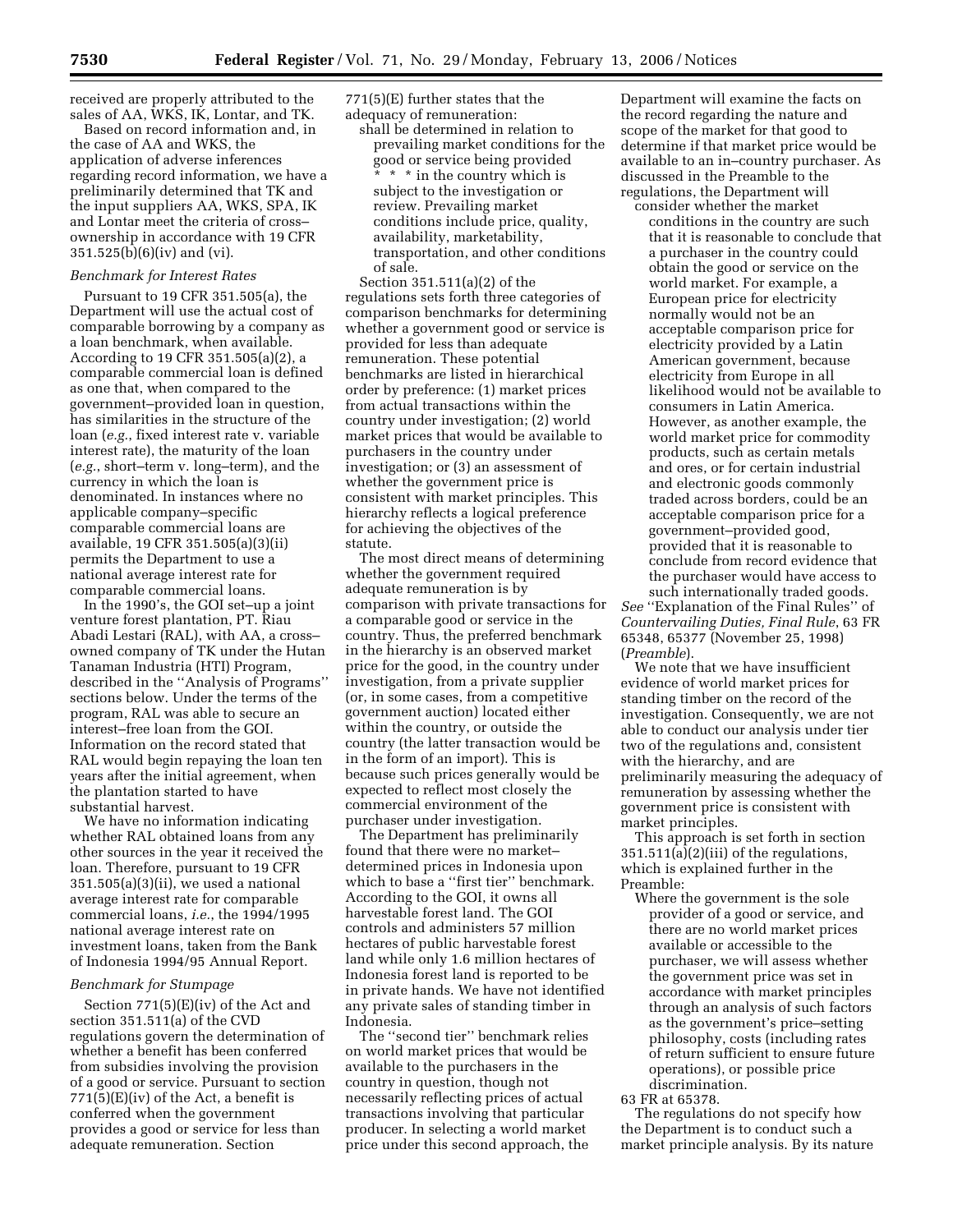the analysis depends upon available information concerning the market sector at issue and, therefore, must be developed on a case–by-case basis.

The information submitted by the parties regarding potential benchmarks consists of Malaysian log market prices for red meranti and some other species from a report published by the International Tropical Timber Association and an Australian stumpage price. We have also examined the GOI– calculated ''reference prices'' for logs which the GOI states represent an average of Indonesian and international market prices. Because these reference prices are at least in part based on domestic Indonesian prices in a market where the GOI has direct influence over the supply and pricing of almost all stumpage, we do not consider them to be market–determined. Regarding the Australian stumpage price, there is insufficient information about what the stumpage price represents.

It is generally accepted that the market value of timber is derivative of the value of the downstream products. The species, dimension and growing condition of a tree largely determine the downstream products that can be produced from a tree; the value of a standing tree is derived from the demand for logs produced from that tree and the demand for logs is in turn derived from the demand for the products produced from these logs.14

As a result of the similarities of forest conditions, climate, geographic position and tree species in Indonesia and Malaysia, we have selected Malaysian log prices as the most appropriate basis for evaluating whether Indonesian pulp logs are priced consistent with market principles. *See* 19 CFR 351.511(a)(2)(iii). The petitioner proposed that we use red meranti log prices in Malaysia as our benchmark. Based on our understanding that red meranti is more commonly used in the production of flooring, paneling, furniture, joinery, mouldings, plywood, turnery and carving,<sup>15</sup> we have instead used as an alternative, the value of pulp log exports from Malaysia during the POI, as reported in the World Trade Atlas. Malaysian pulp log export prices

provide the best available measure of consistency with market principles in this instance because the prices are from private transactions between Malaysian pulp log sellers and pulp log buyers in the international market and are, thus, market–determined prices.

We find that the species used for pulp logs in Malaysia are representative of the species used in Indonesia. The GOI has indicated that acacia and eucalyptus are species commonly harvested from HTI plantations for pulp and paper production in Indonesia. *See*, *e.g.*, *GOI's January 12th Response* at 17–18. TK has also noted that AA, WKS and SPA harvest off of plantations. *See id*. at 15. The Malaysian export data we have used to calculate the benchmark covers the same two species specifically identified as providing plantation pulp logs in Indonesia, acacia and eucalyptus.

We adjusted the average unit value of the Malaysian pulp logs to reflect prevailing market conditions in Indonesia. We did this by deducting amounts for the Indonesian logging operation's extraction costs and profit. These amounts were taken from the petition, as the respondents did not provide information on their costs and profits. The result of these adjustments was a derived market stumpage price that is consistent with market principles.

## **Analysis of Programs**

Based upon our analysis of the petition and the responses to our questionnaires, we determine the following:

*I. Programs Preliminarily Determined to Be Countervailable* 

A. GOI Provision of Logs at Less Than Adequate Remuneration

According to the GOI all harvestable forest land in Indonesia is owned by the GOI. *See GOI's January 12th Response* at 17. Numerous products, timber and non–timber, are harvested from this land. *See id.* at 2. Timber can be harvested from the GOI land under two main types of licenses: licenses to harvest timber in the natural forest and licenses to establish and harvest from plantations. The latter licenses are known as ''HTI licenses.'' *See GOI's January 12th Response* at 8.

TK and the GOI reported that AA, WKS and SPA, forestry companies that the Department preliminarily determines to be cross–owned with downstream producers TK, IK and Lontar, harvested pulp logs from public forest concessions under an HTI license. TK did not provide information on the

charges and fees actually paid by these forestry companies during the POI or the costs of harvesting pulp logs. However, the GOI provided laws that outline the types of fees and royalties assessed for the harvest of public timber in Indonesia. The government also stated that HTI licenses require the holder of an HTI license to pay an initial license fee, cash stumpage fees and a tax for land use. *See GOI's December 12th Response* at 22.

Record information indicates that the license fee to which the GOI refers is the Forest Utilization Business Permit Fee or IIUPH, a one–time fee paid at the granting of each concession. *See*, *e.g.*, Letter form Wiley Rein & Fielding to Secretary of Commerce, Response to Request for Information by the U.S. Dept. of Commerce, at Exhibit VI (Indonesian Ministry of Forestry presentation on Forest Fiscal Reform (Ministry of Forestry presentation) (September 22, 2005) and GOI's *January 12th Response* at Exhibit GOI–S–2, GOI Regulations No. 34, 2002 Article 1, Item 20). The Ministry of Forestry presentation indicates that the IIUPH is calculated at U.S.\$3–10 per hectare for the entire area of the concession granted. Based on the information submitted by the GOI regarding the land area and agreed duration of each of the three HTI concessions held by the cross–owned companies, we have calculated the IIUPH fee on these concessions during the POI. *See GOI's January 12 Response* at Exhibit GOI–S– 5 for concession approval agreements. The cost per cubic meter was so small as to be immaterial. *See* Analysis Memo at Attachment 5.

The ''cash stumpage fees'' for the HTI licenses appear to be the PSDH royalty fee which is paid per unit of timber harvested and may include a per unit Rehabilitation Fee (Dana Reboisasi or DR) for the Ministry of Forestry Reforestation Fund. Alternatively, HTI license holders may incur the costs of reforestation. However, we are not able to quantify these costs using the evidence on the record. Based on the fee schedules provided by the GOI, we are able to calculate PSDH royalties and DR fees for specific types of timber. *See*  GOI's *January 12th Response* at Exhibit GOI–S–2 (Government Regulation No. 59 1998 (PSDH Rates); Decree of the Ministry of Industry and Trade Republic of Indonesia No. 436/MPP/Kep/7/2004: The Reference Price Decision for PSDH (Forest Royalty) Calculation on Logs and Rattan (July 9, 2004), Government Regulation No. 92 1999 (DR Fees)).

We did not have sufficient information to estimate the land use tax.

<sup>14</sup>*See Notice of Final Results of Countervailing Duty Administrative Review and Rescission of Certain Company-Specific Reviews: Certain Softwood Lumber Products From Canada*, 69 FR 75917 (December 20, 2004) and accompanying Issues and Decision memorandum (*Lumber First Review*) (Issues and Decision Memorandum at 16).

<sup>15</sup>*See* Memo from David Layton and David Neubacher, International Trade Compliance Analysts, through Constance Handley, Program Manager, to the File, Re: Calculations for the Preliminary Determination for PT. Pabrik Kertas Tjiwi Kimia Tbk (February 6, 2006) (Analysis Memo) at Attachment 7.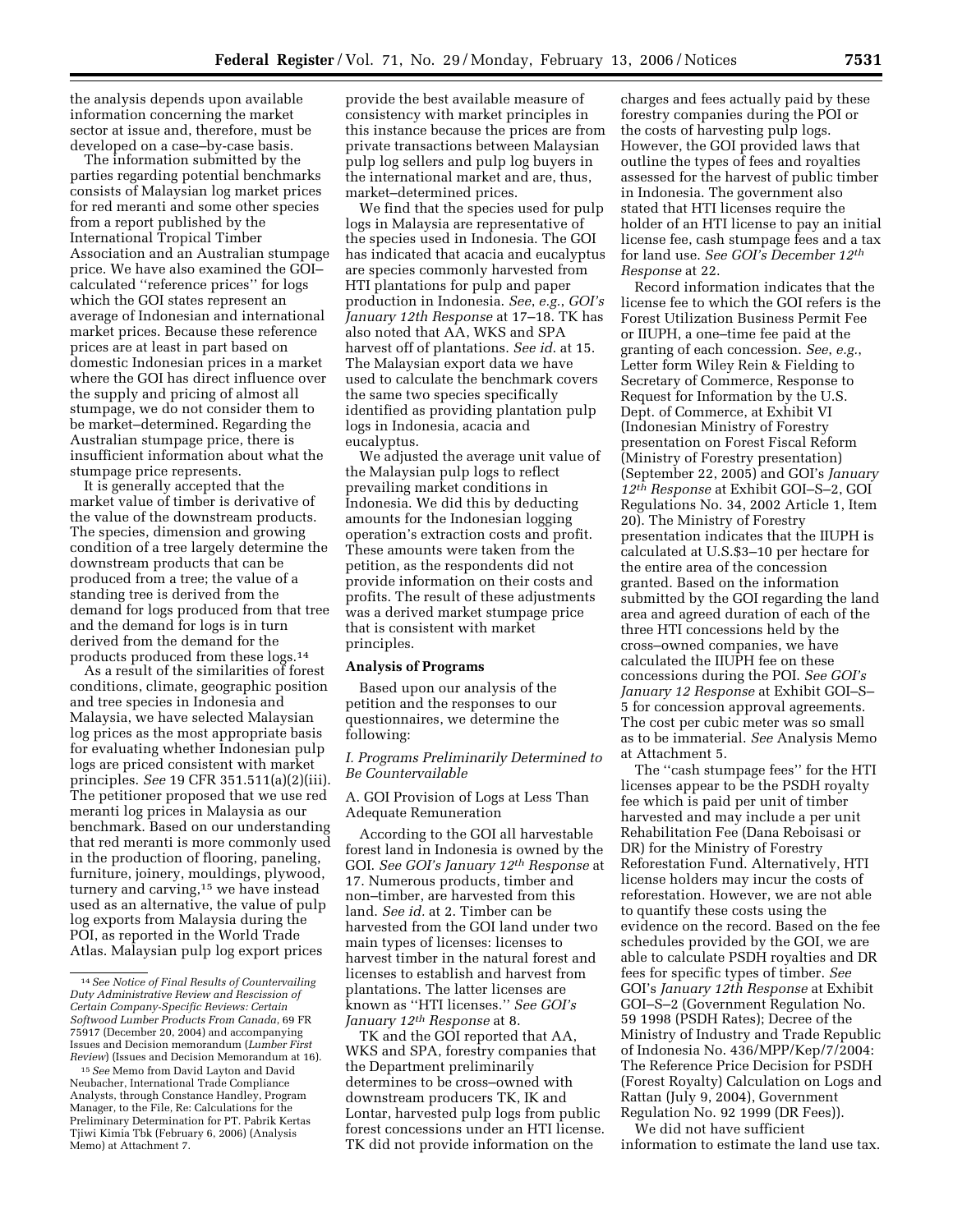We preliminarily find that the GOI's provision of a good, pulp logs, to the input suppliers of the pulp and paper producers confers a countervailable subsidy on TK. The provision of the pulp logs provides a financial contribution as described in section 771(5)(D)(iii) of the Act (providing goods or services other than general infrastructure). Moreover, we preliminarily determine that this good was provided for less than adequate remuneration. *See* 771(5)(E)(iv) of the Act and section 771(5)(D)(iii) above. We also preliminarily determine that there is a *de facto* limitation of stumpage benefit to a group of industries, namely pulp and paper mills, saw mills and remanufacturers. Therefore, the subsidy is specific as a matter of fact to this group of industries as they are the predominant users of timber and receive a disproportionate amount of the subsidy. *See* sections 771(5A)(D)(iii) (II) and (III) of the Act.

To determine the existence and extent of the benefit, we compare the estimated stumpage price of Indonesian pulp logs to the stumpage benchmark derived from the average unit value of 2004 exports of acacia and eucalyptus pulp logs from Malaysia, as reported in the World Trade Atlas. We calculated an estimated cost of Indonesian pulp log stumpage relying on information reported by the GOI and facts available because respondents did not provide the actual company–specific costs of the cross–owned forestry companies. The GOI has stated that the ''small wood for chips and pulp that can be cultivated on HTI plantations is typically a particular type of acacia or eucalyptus.'' *See GOI's January 12th Response* at 18. As TK has informed us that the cross–owned forestry companies harvest their pulp logs from HTI plantations, we are using the published PSDH rate for acacia and eucalyptus from HTIs as our estimate of the unit stumpage price applicable to AA, WKS and SPA. *See* GOI's *January 12th Response* at Exhibit GOI–S–2 (Government Regulation No. 59 1998 (PSDH Rates); Decree of the Ministry of Industry and Trade Republic of Indonesia No. 436/MPP/Kep/7/2004: The Reference Price Decision for PSDH (Forest Royalty) Calculation on Logs and Rattan (July 9, 2004), Government Regulation No. 92 1999 (DR Fees)). Because the cross–owned forestry companies have not provided their actual costs for reforestation and other maintenance obligations in the HTI concessions, we are using as a surrogate, the published Rehabilitation Fee (DR) for chip wood (GOI defines chip wood as timber of any length whose diameter

is less than 29 centimeters. *See GOI's January 12th Response* Exhibit GOI– LER–1) given that the GOI has indicated that this mix of species is also used as a pulp log source. *See GOI's January 12th Response* at 17 and Exhibit GOI–S– 2 (Government Regulation No. 92 1999 (DR Fees)). We added the PSDH HTI royalty and the mixed tropical hardwood DR fee together to obtain the estimated unit cost of stumpage for the cross–owned input suppliers. We have not added the allocated cost of the one– time IIUPH fee for the forest utilization business permit because the cost is negligible.

To obtain an aggregate POI benefit for Indonesian stumpage, we multiplied the estimated unit stumpage cost times the estimated volume of the log harvest which we extrapolated from proprietary information on pulp production. We then multiplied the volume of the log harvest by the per unit benchmark to get an aggregate benchmark value. The difference between these aggregate values is the total benefit which we divided by the combined sales of the cross–owned corporations (excluding affiliated sales). This calculation yields an *ad valorem* rate of 33.30% for TK.

#### B. Government Ban on Log Exports

The GOI provided the Department with copies of the legislation concerning the log export ban and argued that the log export ban did not influence the price of pulp logs in Indonesia because wood fiber for paper production is more commonly shipped in chip form and the export of chips is allowed.

The information provided by the respondents and relied upon for this preliminary determination does not indicate whether TK's cross–owned forestry companies purchased logs from unaffiliated parties. However, for purpose of calculating any benefit for this preliminary determination the issue is moot. Because, in calculating the countervailable subsidy conferred by the GOI's provision of logs for a less than adequate remuneration, we were limited by the data on the record and necessarily treated all pulp used by TK as subsidized. Moreover, under the methodology proposed by the petitioner (*see* Letter from Wiley Rein & Fielding to Secretary of Commerce, Re: Response to the Request for Information by the U.S. Department of Commerce, at Table 3 (*petitioner's September 22nd submission*), the amount of the benefit to TK from stumpage and the log export ban is identical. Therefore, whether TK's cross–owned forestry companies harvested or purchased logs (or harvested and purchased logs), it would not change the benefit amount given the

data available for this preliminary determination.16

If we determine that TK's cross– owned suppliers purchased Indonesian logs from other companies in Indonesia, we intend to issue an interim analysis of the log–export ban to allow parties an opportunity to comment before our final determination.

# C. Subsidized Funding for Reforestation (HTI Program)

According to the GOI, in the 1990s the government decided to use money collected as reforestation charges to create public–private joint ventures with HTI holders. Through these joint ventures, the government could learn from the private sector and attract private companies into the business, while giving the government more direct control over operations. In addition, the government decided to start a policy of transmigration, moving populations from over–crowded cities in Java to less populated areas of Indonesia. The joint venture program was used to create jobs for these displaced people.

There were two types of participants in the joint venture program: private participants that chose to partner with the GOI, and other HTI holders that were required to shift a portion of their licensed area into a public–private joint venture. In the latter case, the private company was required to contribute 60 percent of the equity and the government was required to contribute 40 percent. Despite these ownership shares, control of the joint venture was not given to the private investor, according to the GOI. Instead, government officials were placed in key positions of the joint venture such as production director and president of the board of directors, and key decisions required government approval. The joint venture also had to provide monthly and annual reports to the government on its operations, and operational issues faced by the joint venture had to be resolved on a consensus basis between the government and the private partner. In addition to the government's equity contribution, the joint venture could also apply for interest–free loans from

<sup>16</sup>This is consistent with the Department's approach in the Canadian lumber investigation where we found that ''any conceivable benefit provided through a log ban would already be included in the denominator of the stumpage benefit based upon our selected market-based benchmark prices for stumpage.'' *See Notice of Final Affirmative Countervailing Duty Determination and Final Negative Critical Circumstances Determination: Certain Softwood Lumber Products From Canada*, 67 FR 15545 (April 2, 2002) and Issues and Decisions Memorandum at page 26, footnote 5.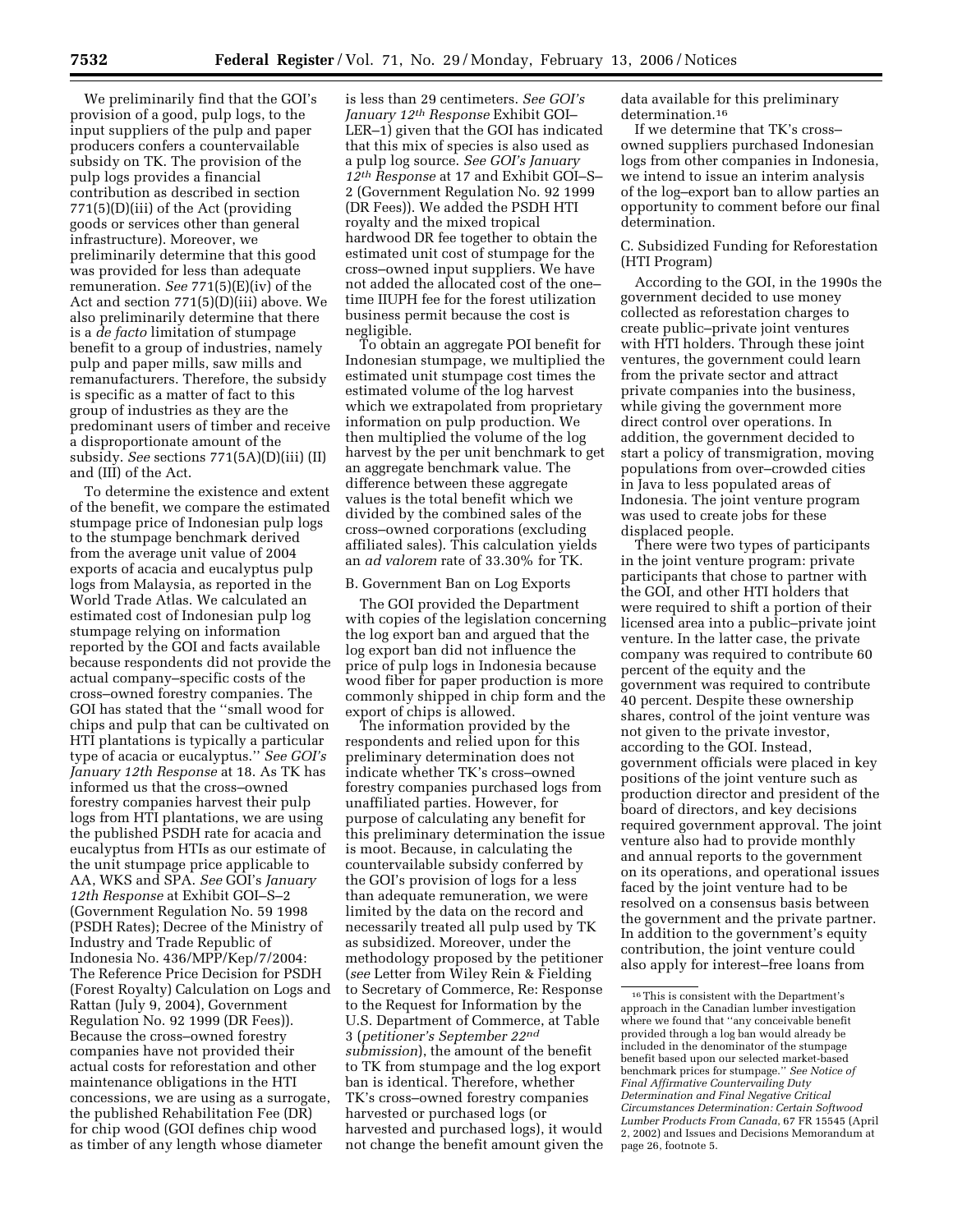the Reforestation Fund to establish the plantation.

In our *Initiation Notice*, we stated that we were investigating interest–free loans provided under this program. The GOI has responded that neither WKS nor SPA participated in this program, but that AA did and was a mandatory participant. The public/private joint venture they formed is called RAL. As discussed above in the ''Benchmark for Interest Rates'' section, the GOI provided an interest–free loan to RAL.

We preliminarily determine that this loans confers a countervailable subsidy on TK. The loan is a financial contribution as described in section 771(5)(D)(i) of the Act, which gives rise to a benefit in the amount of the difference between what the borrower paid and what the borrower would have paid on a comparable commercial loan (section 771(5)(E)(ii)). The loan program is specific because within the meaning of section 771(5A)(D)(i) because it is limited to public/private joint venture tree plantations.

To calculate the benefit, we applied the benchmark interest rate described above to the average loan balance outstanding during the POI. We divided this by the combined POI sales of the cross–owned corporations (excluding affiliated sales). This calculation yields an *ad valorem* rate of 0.01% for TK.

In its submission dated January 26, 2006, the petitioner has alleged additional subsidies in the form of the GOI–provided equity to RAL as well as the equity provided by AA.17 Regarding the latter, the petitioner alleges that AA was entrusted or directed to provide equity that normally would have been provided by the GOI.

For this preliminary determination, we find no benefit to the subject merchandise produced by TK from these alleged equity subsidies. First, petitioner's January 26th allegations relating to the equity investments are untimely filed (*see* 19 CFR 351.301(d)(4)(i)(A)). Second, while we recognize the Department's obligation to investigate subsidies discovered in the course of an investigation (*see* 19 CFR 351.311), the information on the record does not provide a basis for considering these investments to be subsidies. Specifically, there is no information indicating that the investments gave rise to a benefit as defined in 19 CFR 351.507(a)(1) and (4). For example, if the joint venture could be considered cross–owned with the respondents, the

petitioner has not clearly articulated how an equity infusion by the respondent into the joint venture conferred a benefit on the respondent. Finally, the amounts would make no difference in the countervailing duty rate even if the entire amount of each were found to be a countervailable subsidy. (*See*, *e.g.*, *Final Affirmative Countervailing Duty Determination and Countervailing Duty Order; Certain Textile Mill Products From Mexico*, 50 FR 10824 (March 18, 1985) and *Live Swine From Canada; Final Results of Countervailing Duty Administrative Review*, 63 FR 2204 (January 14, 1998)).

## *II. Programs Preliminarily Determined to Be Not Countervailable*

#### A. Accelerated Depreciation

The Indonesian tax code allows two options for calculating depreciation for tax purposes, straight line depreciation or double declining balance depreciation (DDBD). Companies elect which method to use. Also, according to the Indonesian tax code, all companies that have tangible capital assets with a useful life of more than one year are eligible for the DDBD. It is calculated using the GOI's issued tax depreciation schedule.

Two cross–owned companies, TK and Purinusa, used double declining balance depreciation on their 2004 tax returns.

With regard to the DDBD, we examined whether this program was specific within the meaning of section 771(5A) of the Act. Use of DDBD is not contingent upon exportation or import substitution (*see* sections 771(5A)(B) and (C) of the Act). Furthermore, as noted above, the DDBD was available to any company that had tangible capital assets with a useful life of one year or more. Therefore, there is no basis to find that the applied tax credit was *de jure*  specific according to section 771(5A)(D)(i) of the Act.

We next examined whether the DDBD was *de facto* specific according to section 771(5A)(D)(iii) of the Act. The GOI stated that several industries (*e.g.*, oil and gas, mining, chemicals, cement, automobiles, textiles) used this standard provision. Accordingly, we preliminarily determine that the DDBD is also not *de facto* specific. We therefore find that this program is available to all Indonesian firms regardless of geographic location or type of industry. On this basis, and because we have no evidence that the GOI exercises discretion through an application and approval process in administering this program, we preliminary determine that this program is not limited to a specific enterprise or

industry, or group of enterprises or industries, within the meaning of the Act and, therefore, is not countervailable during the POI.

B. Government of Indonesia Loan Guarantee to Sinar Mas/APP

In 1999, SMG/APP's affiliated bank, Bank Internasional Indonesia (BII), qualified for a GOI recapitalization program run by the Indonesian Bank Restructuring Agency (IBRA). As part of the agreement, IBRA took a majority ownership of BII and all SMG/APP debt owed to BII was restructured. A subsequent debt restructuring agreement was signed by SMG/APP, BII and IBRA the following year. In February 2001, SMG/APP negotiated a new restructuring agreement on its debt to BII. The terms of the agreement stated that BII would retain SMG/APP's debt on its books, but the GOI extended a loan guarantee on the debt. SMG/APP also agreed to put up assets equaling 145 percent of the value of the debt as collateral.

The petitioner alleges that the loan guarantee conferred a benefit on APP because the company was uncreditworthy at the time and SMG/ APP would not have been able to secure similar financial terms on a commercial loan.

Based on record information, BII transferred SMG/APP's debt to IBRA in November 2001. When this occurred, the loan guarantee ceased to exist, as the guarantor became the creditor on the debt, according to TK. Therefore, the guarantee was not outstanding during the POI and conferred no benefit on TK during the POI. *See* 19 CFR 351.506(a).

## **Verification**

In accordance with section 782(i)(1) of the Act, we will verify the information submitted by the respondents prior to making our final determination.

#### **Suspension of Liquidation**

In accordance with section 703(d)(1)(A)(i) of the Act, we calculated an individual rate for each exporter/ manufacturer of the subject merchandise. We preliminarily determine the total estimated net countervailable subsidy rates to be:

| Exporter/Manufacturer                       | Net Subsidy<br>Rate |
|---------------------------------------------|---------------------|
| PT. Pabrik Kertas Tjiwi Kimia<br>All Others | 33.31%<br>33.31%    |

In accordance with sections 703(d) and  $705(c)(5)(A)$  of the Act, we have set the ''all others'' rate as TK's rate because

<sup>17</sup>*See* Letter from Wiley Rein & Fielding to Secretary of Commerce, RE: Comments on Stumpage Programs, at pages 24 - 26 (January 26, 2006).